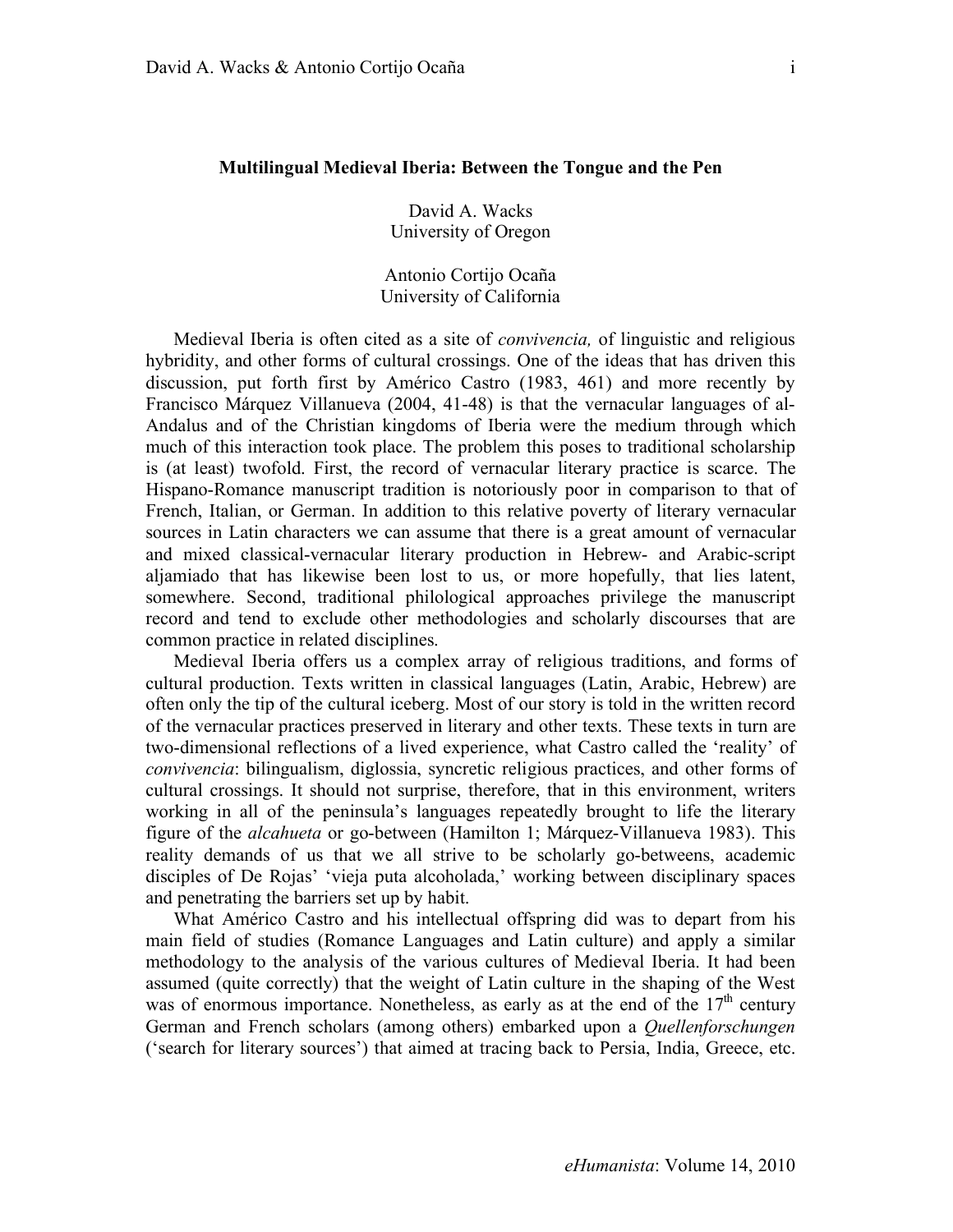$\overline{a}$ 

the literary sources of many of the medieval fables and tales common throughout the Romanic world. Thus, they assumed *de facto* that the essence of much of medieval Latin culture lay somewhere in the intercrossing of East and West. This methodology became troublesome (although present) in the case of the Iberian Peninsula, where the problem was more ideological than literary.<sup>1</sup> In addition to the Latin influence, there was a clear Arabic and Hebrew influence in Spain. Scholars in 19th c. Spain did not lack knowledge of several languages (including Arabic and Hebrew), and Spanish universities had a full complement of professional Arabists and Hebraists (Monroe; Manzanares Cirre; Soto Pérez; Fernández; Rivière Gómez; Jubran). They were more than qualified to 'study' their field. But in the shaping of the Spanish concept of 'Nation' in the 19th c. medieval Muslim Iberia posed some problems for the image of Spain as Visigothic and Roman. So, to push too hard for the idea of a multilayered crossing and (re)crossing of influences in medieval Spain, was to dilute the Spanish 'image,' to water it down with some non-European blood (Sanmartín Bastida). Spain had been very isolated culturally from continental Europe during the 18th and 19th centuries, and the agenda for the cultural and political elite at the time, and particularly following the *desastre* of 1898, was to bring Spain back to Europe (Fox 27-42). A Semitic-flavored medieval Spain was still unpalatable for many at that time.<sup>2</sup>

Américo Castro was the first Romanist to promulgate (and this only by the time he was safely out of Spain) the idea of a medieval Spain that was culturally distinct from Ultrapyrennean Europe, and that the word *convivencia* (with its Romantic, positive overtones) could encapsulate his approach. However, his proposal came in the middle of the worst ideological moment for Spanish history in the last 250 years (Spanish Civil War and Post-War) and his approach was taken mostly as a political stand more than a simple scholarly interpretation.<sup>3</sup>

Only now that Spain has been brought back safely to the fold of the European Union it is possible to propose the idea of *convivencia* without any ideological danger.4 This is not to say, however, that the various approaches adopted by Castro's students and followers have come to dominate the field. Scholars of a more conservative stripe are still holding the Sánchez Albornoz line. Still, the tools that the

<sup>1</sup> See, for example, Lida de Malkiel, Bertini et al., Elliott, Ijsewijn & Sacré, Canet Vallés, and Cortijo Ocaña. We might also make mention of the earliest Orientalists active in Spain such as Miguel Casiri  $(2^{nd}$  half of the 18<sup>th</sup> century) (Rivière Gómez 39) and in France (Chauvin 1892; Loiseleur-Deslongchamps 1838a and 1838b; Pétis de La Croix 1844) who laid the groundwork for nineteenth Spanish orientalists such as Francisco Fernández y González and Francisco Cordera y Zaidín (Rivière Gómez 54).

<sup>&</sup>lt;sup>2</sup> To wit, Semitic heritage is the first of the five principal problems with the Spanish national character put forward by Lucas Mallada in his book *Los males de la patria* (Madrid, 1890) (del Pozo Andrés & Braster 1). There were, however, a number of liberal intellecutals who emphasized the national Semitic heritage in public discussions (Boyd 84).

<sup>3</sup> Castro's principal *contrincante* on this issue was Claudio Sánchez Albornoz. For an overview of their polemic see Gómez-Martínez (1975, 34-59).

<sup>&</sup>lt;sup>4</sup> The influx of a great many immigrants from North Africa has given the historical discussion a new relevance –some might say 'urgency' (López; Flesler).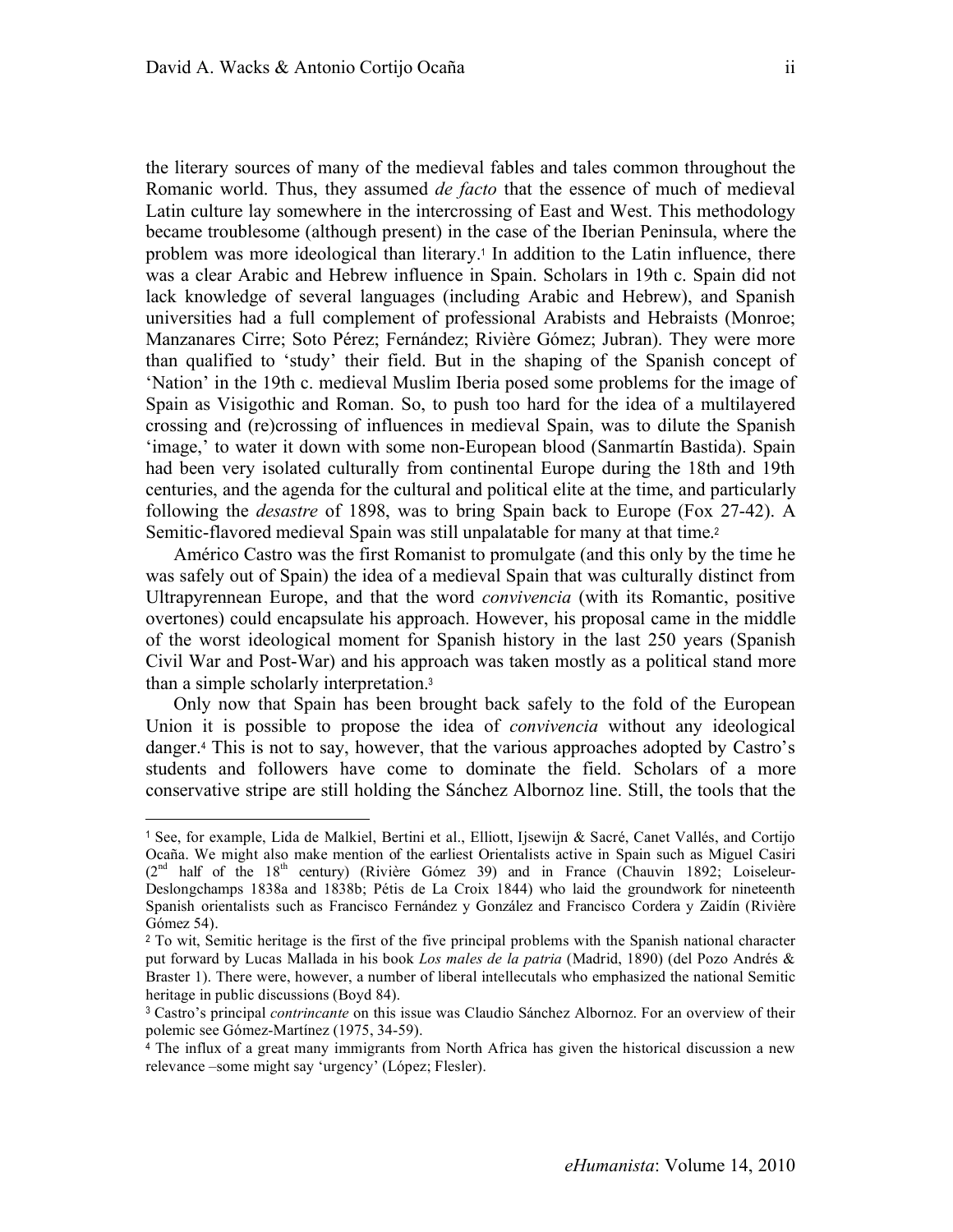new 'approach' requires from scholars are not very different (ironically) from those envisioned by Menéndez Pidal in his Centro de Estudios Historicos (study of Latin, Greek, Arabic, Hebrew, vernacular European languages, Philology [it would be Literary Theory nowadays], History [then the French 'Annales' school, now the Post-Hayden White school], etc.).

The evidence that this Medieval Iberia presents to us responds well to such mixed methodologies and working approaches that reach beyond a single national or classical language or theoretical approach. A sampling of recent historical (Ray; Catlos) literary (Hamilton; Decter; Wacks; Girón-Negrón; Barletta; Dangler), and interdisciplinary (Robinson; Robinson & Rouhi) studies, mostly emanating from the Anglophone world, suggest that a sea change is afoot in how we approach the interaction of the peninsula's classical and vernacular literatures across the three monotheistic religious groups. The essays brought together here continue this line, bringing together specialists in Romance languages, Hebrew, and Arabic, as well as a number of scholars who bring to bear considerable expertise in more than one of these areas. We could well apply the argument of Leonardo Funes for expanding the methodological toolkit of the textual editor to include the work of the literary cultural critic, practitioner of "una ciencia histórica que no responde a una sola metodología, sino que ajusta múltiples metodologías a los perfiles exactos de su objeto singular" (lxix).

The articles hereby included all partake of a common desire for the adoption of a variety of approaches to the analysis of the multilayered literary and cultural reality of Medieval Iberia based upon the ideas of interinfluence, exchange, (bi)culturalism, and (border)crossing. This broad sampling of methodologies is not limited to the inclusion of Semitic languages, but also includes approaches that borrow from other disciplines such as religious studies (Szpiech, Doron) and the social sciences (Barletta), a more traditional philological approach of great caliber and expertise (Armistead, Monroe & Silverman), a novel use of linguistics, cultural studies and *histoire des idées* that debunk the theory of a continuous line between Visigothic and Reconquest Spain (Beale-Rivaya), linguistic and cultural analyses that attempt to define the concept of bilingualism/biculturalism through the analysis of *genres* such as the *zajal* and the love-debate (Elinson, Hamilton), a comparatist and typological approach applied to the study of a *refrán* in the line of the traditional *Quelleforschungen* (Gutwirth), and a comprehensive analysis of medieval Hispano-Hebrew literature that searches for common influences and borrowings within a Romance context (Wacks).

For, as Ángel Sáenz-Badillos points out when analyzing medieval Hebrew letters in the Iberian Peninsula,

nos hemos movido, incluso en las últimas décadas, entre el desconocimiento (o tal vez olvido más o menos pretendido de esta producción literaria), y la paulatina toma de conciencia de que nos encontramos ante una parte importante del legado cultural hispano […] que enriquece el panorama de nuestro pasado. (137)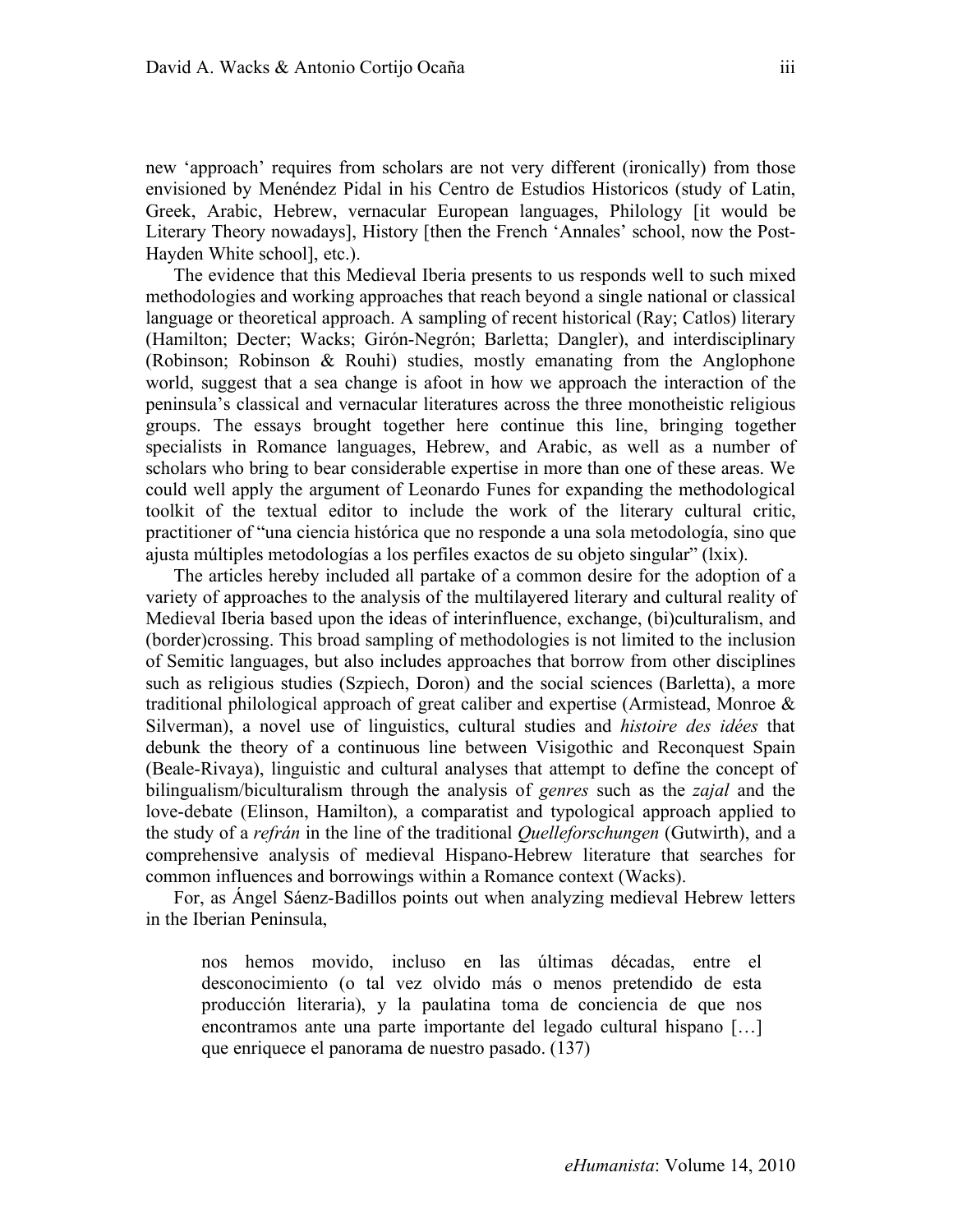\*\*\*\*\*

In their essay, **Samuel Armistead**, **James Monroe**, and the late **Joseph Silverman** finally bring to light, in the Arabic *1001 Nights*, a convincing analogue to Sempronio's comment 'lo de tu abuela con el ximio' in Act one of *Celestina*, shedding new light on one of the most cryptic references in De Rojas' work.

**Vincent Barletta** studies the *cantigas de amigo* as performance pieces rather than (or in addition to) as literary artifacts. His analysis explores the social contexts of the *cantiga* as an artistically sophisticated, strategic expression of female sexuality using the vehicle of a traditional lyric. Barletta maintains that far from being simple primitive traditional lyrics, the *cantigas* are "characterized by a profound complexity that in many ways challenges the very theoretical and methodological limits of literary analysis."

**Yasmine Beale-Rivaya** debunks the theory of the Mozarabic origins of the modern Andalusian seseo, arguing how modern scholars have pushed medieval dialectical evidence too far in attempts to establish linguistic and cultural continuity between Visigothic and modern Spanish Christians.

**Aviva Doron** challenges some of the standard thinking about the literary creativity of minority writers vis-à-vis the artistic practices of the dominant culture. She explains how medieval Sephardic poets used Biblical Hebrew as an artistic tool to mediate between Jewish scriptural tradition and Arabic and Romance poetics.

**Alexander Elinson** explains Ibn al-Khattib's use of the quasi-colloquial *zajal* form in addition to the 'official' panegyric in the Granadan poet's celebration of the return of Nasrid Muhammad V to power. The poet showcases regional colloquial practice, including Hispano-Romance, meaning that to write locally, even in Nasrid Granada's Alhambra, which is said to symbolize Andalusi culture's 'last stand' against Christianity, means to write bilingually and *in the vernacular*.

**Michelle Hamilton**'s discovery of a Hebrew aljamiado *joc partit* or love Debate raises questions about how we think about 'aljamiado literature.' The text in question is a Hebrew character version of a well-known cancionero poem of uncertain authorship. Typically we think of *aljamiado* writings as being of specific interest to Jewish readers, but this is 'just' a 'Spanish' poem (in mid- $15<sup>th</sup>$  century) that the copyist saw fit to include in a miscellany that also includes philosophical texts.

**Eleazar Gutwirth** uses several examples of literary uses of the popular *refrán* "polvo de las ovejas alcohol es para el lobo" in a number of Iberian, European and Middle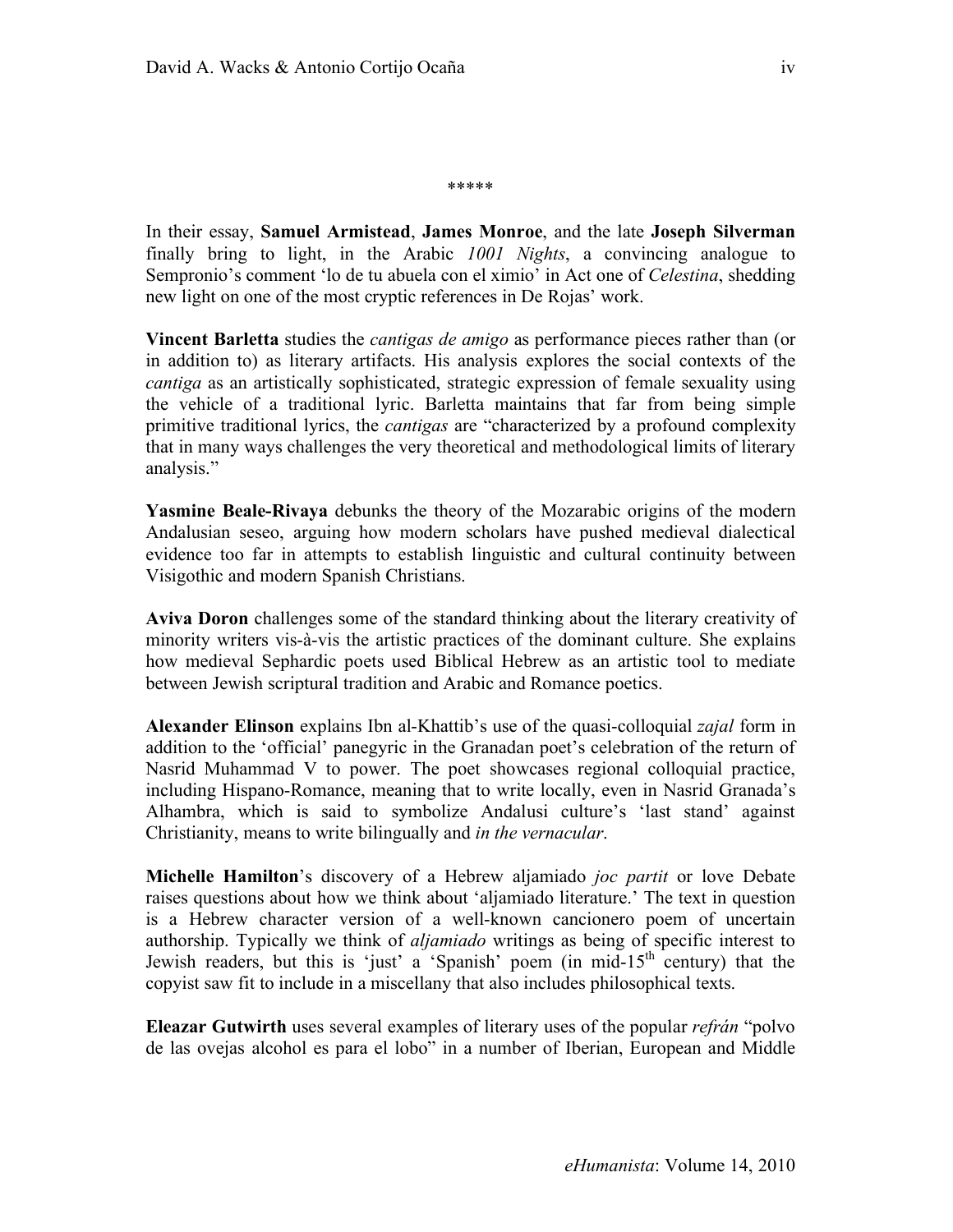v

Eastern sources as a rubric for a reflection both on the nature of the shared proverb and the relationship between language and desire.

**Ryan Szpiech** contributes a study of two authors, Abner of Burgos (Alfonso of Valladolid), who converts from Judaism to Christianity, and Anselm Turmeda (Abdallah al-Turjuman), who converts from Christianity to Islam. Szpiech draws productive parallels between the authors' conversions and the translations of their confessional texts. In both cases the two experiences (unconverted/converted, 'original'/translation) establish competing authorities that are metaphorical for the 'uncloseable gap between text and experience.'

**David Wacks**' contribution, "Toward a History of Hispano-Hebrew Literature in its Romance Context," proposes a new, comprehensive look at the Romance context of the Hebrew literature of Christian Iberia. He surveys the extant criticism and provides an overview of key texts and their relationship to vernacular literary and cultural practices. Along the way, he provides some explanation for the intellectual and institutional practices that, until recently, have discouraged such an approach.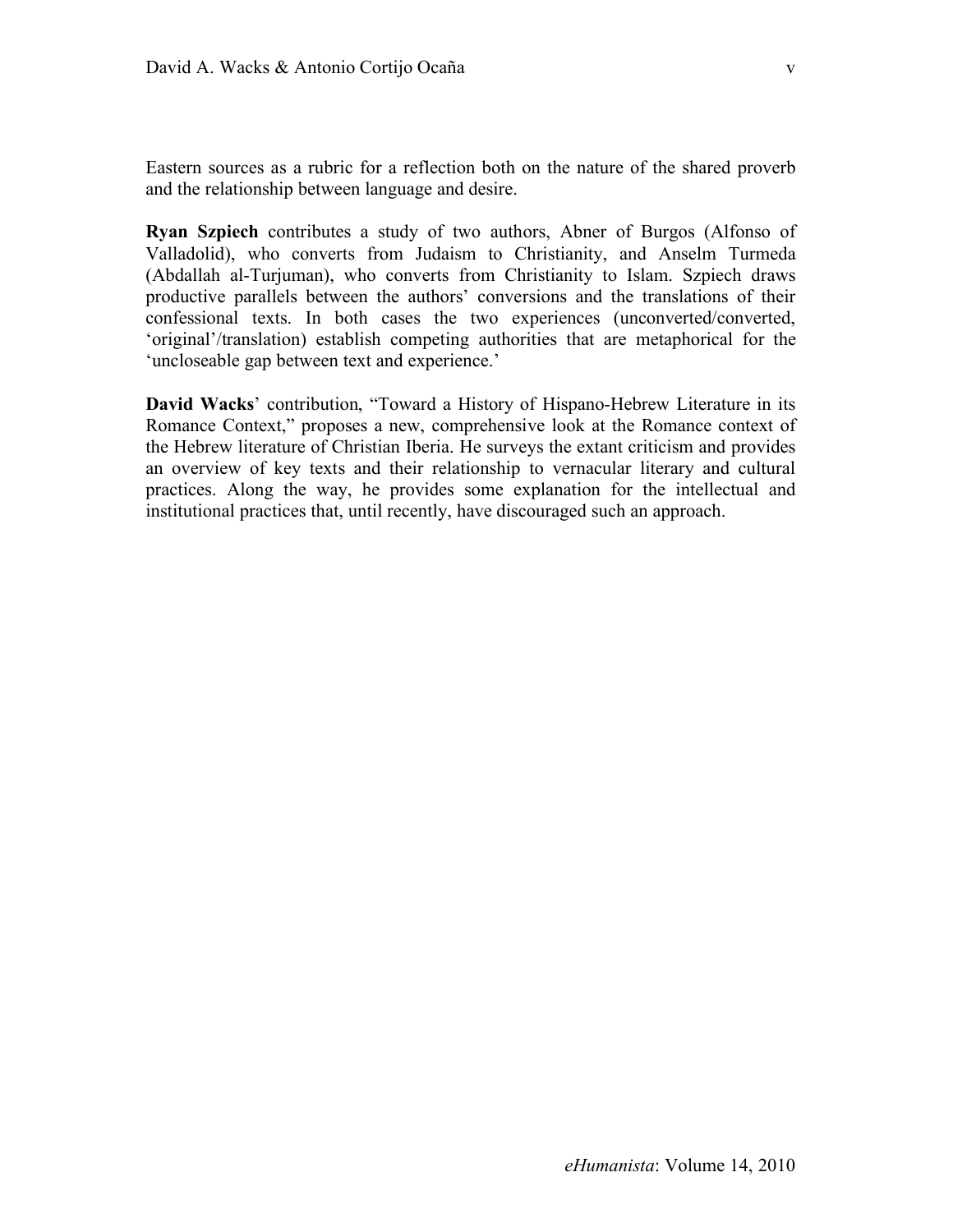## **Entre la Lengua y la Pluma. La realidad multilingüe de la Iberia medieval**

David A. Wacks University of Oregon

Antonio Cortijo Ocaña University of California

La Iberia medieval se cita con frecuencia como lugar de *convivencia,* de hibridismo lingüístico y religioso, así como de otras formas de cruzamiento cultural. Una de las ideas que ha motivado esta discusión, propuesta en primer lugar por Américo Castro (1983, 461) y más recientemente por Francisco Márquez Villanueva (2004, 41-48), es que las lenguas vernáculas de al-Ándalus y de los reinos cristianos de la Península Ibérica fueron el medio a través del cual se produjo en gran parte esta interacción. Sin embargo, el problema que esto plantea para los estudios de tipo tradicional es (cuando menos) de doble tipo. En primer lugar, lo conservado de la práctica literaria vernácula es escaso. La tradición manuscrita hispano-romance es notoriamente pobre en comparación con la francesa, italiana o alemana. Y además de esta pobreza de fuentes en caracteres latinos podemos asumir que hay una numerosa producción en lenguas vernáculas o en cierta mezcla de vernáculo y lenguas clásicas en forma aljamiada (árabe o hebrea) que se nos ha perdido, o que, lo que sería de desear, está a la espera de ser encontrada algún día. En segundo lugar, existe el problema de las aproximaciones filológicas de corte tradicional que privilegian el manuscrito y tienden a excluir otras metodologías y discursos que son práctica común en otras disciplinas relacionadas.

La Iberia medieval nos ofrece un complejo mundo de tradiciones religiosas y formas de producción cultural. Los textos escritos en lenguas clásicas (latín, árabe, hebreo) son a menudo solo la punta del iceberg cultural. La mayor parte de nuestra historia se presenta en el registro escrito de las prácticas vernáculas que se han preservado en textos literarios y de otro tipo. Estos textos son a su vez reflejos bidimensionales de una experiencia vivida, lo que Castro llamó la 'realidad' de la *convivencia*: bilingualismo, diglosia, prácticas religiosas sincréticas y otras formas de entrecruzamiento cultural. No debiera, pues, sorprender que, en este ambiente, los escritores que trabajaban en cualquiera de las lenguas peninsulares llevaran repetidamente a sus páginas y producciones la figura literaria de la *alcahueta* (Hamilton 1; Márquez-Villanueva 1983). Esta realidad nos obliga a ser por nuestra parte a modo de *alcahuetes* letrados, discípulos académicos de la 'vieja puta alcoholada' de Rojas, trabajando entre espacios disciplinarios diversos y penetrando las barreras establecidas por el hábito.

Lo que Américo Castro y sus discípulos intelectuales hicieron fue apartarse de su campo central de studios (lenguas románicas y cultura latina) y aplicar una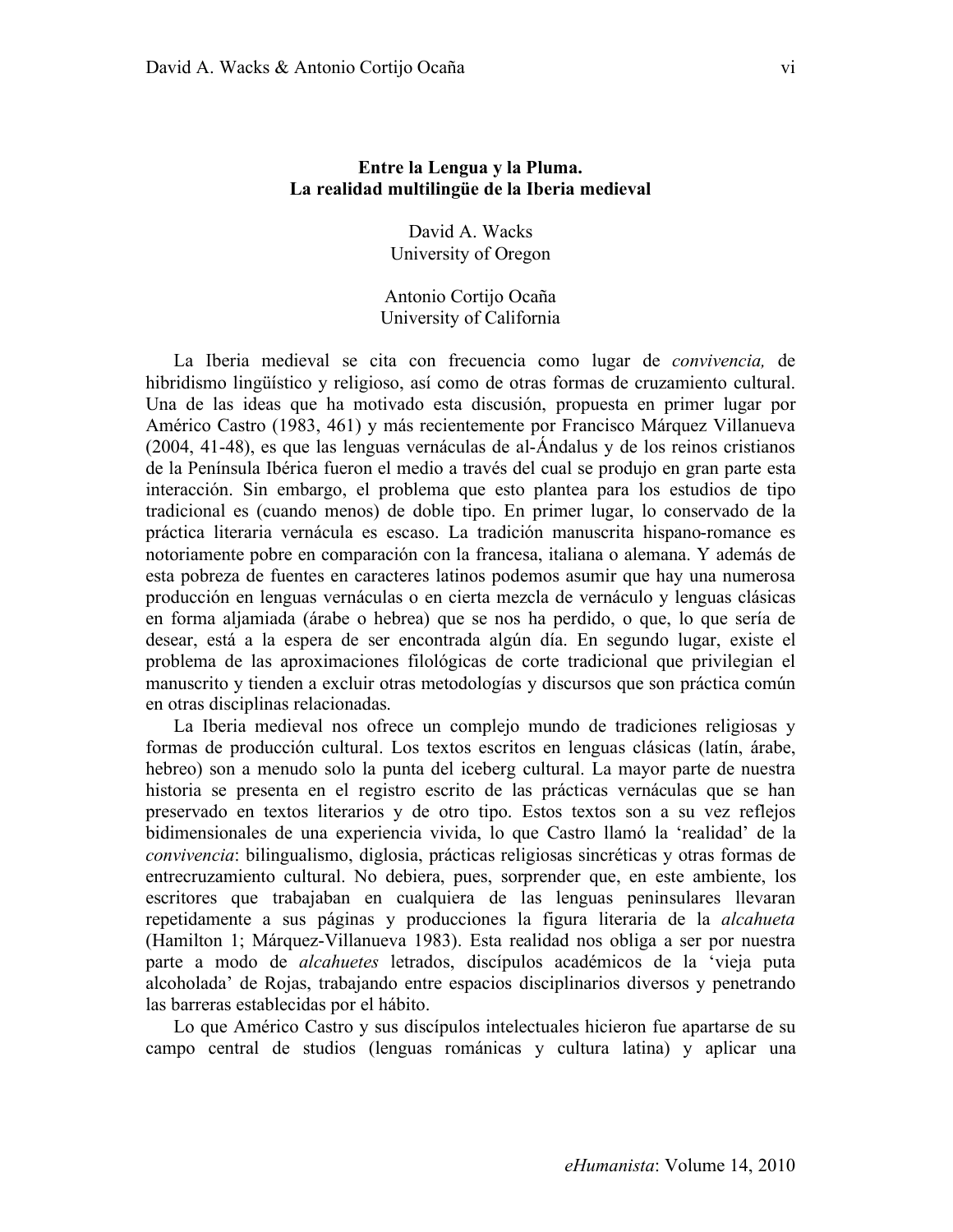$\overline{a}$ 

metodología similar al análisis de las varias culturas de la Iberia medieval. Se había asumido (con corrección total) que el peso de la cultura latina en la formación del mundo cultural occidental era de suma relevancia. No obstante, ya en fecha tan temprana como fines del siglo XVII estudiosos alemanes y franceses (entre otros) se embarcaron en una *Quellenforschungen* que tenía como fin encontrar en Persia, India o Grecia la fuente literaria de muchas de fábulas y cuentos medievales existentes en el mundo románico. Así, aceptaban *de facto* que la esencia de parte del mundo cultural latino medieval había de situarse en el cruce interrelacional entre el Oriente y el Occidente. Esta metodología se hizo problemática (aunque existió) en el caso de la Península Ibérica, pues allí el problema era más ideológico que literario.<sup>5</sup> Además de la influencia latina, había un claro influjo árabe y hebreo en el caso de España. Los investigadores del siglo XIX en la Península Ibérica no carecían del conocimiento del árabe y el hebreo, y en las universidades españolas había competentes hebraístas y arabistas (Monroe; Manzanares Cirre; Soto Pérez; Fernández; Rivière Gómez; Jubran) que estaban más que cualificados para 'estudiar' su campo. Pero en la creación de un concepto nacional español en este siglo la Iberia musulmana ofrecía no pocos problemas para la imagen de España como visigoda y romana. Así que proponer con mucha vehemenc ia la idea de cruce y recruce de influencias mutuas a varios niveles en la España medieval era diluir la 'imagen' hispana, reducirla en parte con la inclusion de sangre no-europea (Sanmartín Bastida). España había estado muy aislada culturalmente de la Europa continental en los siglos XVIII y XIX y la agenda de la élite cultural y política en este period, en especial tras el *desastre* de 1898, era reconducir el país a Europa (Fox 27-42). Una España medieval de marcado sabor semita era aún inaceptable parta muchos en este determinado momento.<sup>6</sup>

Américo Castro fue el primer romanista en promulgar (aunque solo cuando estaba a salvo fuera de España) la idea de una España medieval que era culturalmente diferente de la Europa ultrapirenaica y que la palabra *convivencia* (con su sabor romantic y positivo) podía recoger este concepto. Sin embargo, su propuesta vino en el medio del peor momento ideológico para la historia española de los últimos 250 años (Guerra Civil y Postguerra) y su idea fue interpretada como toma de postura política más que como simple interpretación escolar.<sup>7</sup>

<sup>5</sup> Ver, por ejemplo, Lida de Malkiel, Bertini et al., Elliott, Ijsewijn & Sacré, Canet Vallés y Cortijo Ocaña. Podríamos asimismo mencionar a los primeros orientalistas activos en España, como Miguel Casiri (segunda parte del siglo XVIII) (Rivière Gómez 39) y en Francia (Chauvin 1892; Loiseleur-Deslongchamps 1838a and 1838b; Pétis de La Croix 1844), que prepararon el campo para los estudios fundamentales del siglo XIX de orientalistas como Francisco Fernández y González y Francisco Cordera y Zaidín (Rivière Gómez 54).

<sup>6</sup> La herencia semita es el primero de los cinco problemas cruciales del carácter nacional hispano tal como lo postualra Lucas Mallada en su libro *Los males de la patria* (Madrid, 1890) (del Pozo Andrés & Braster 1). Hubo, no obstante, un grupo de intelectuales liberales que enfatizaron la herencia semita en discusiones públicas (Boyd 84).

<sup>7</sup> El principal contrincante de Castro en este tema fue Claudio Sánchez Albornoz. Para un repaso de la polémica entre ambos, ver Gómez-Martínez (1975, 34-59).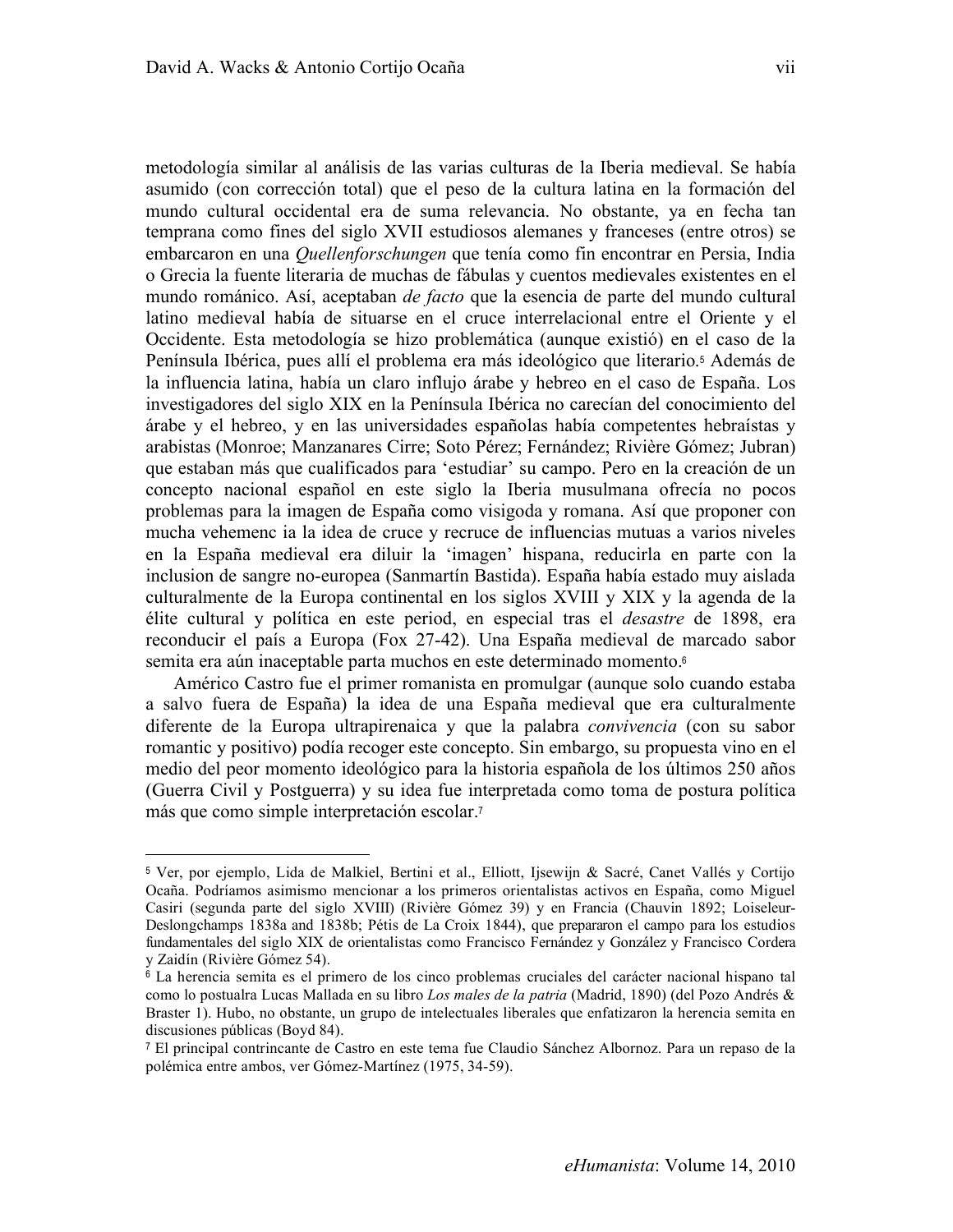Solo ahora que España ha sido reconducida con plena seguridad a la Unión Europea es posible proponer la idea de la *convivencia* sin peligro ideológico alguno.<sup>8</sup> Ello, no obstante, no quiere decir que las propuestas adoptadas por Castro y sus seguidores hayan venido a dominar el campo de estudios. Estudiosos de corte más tradicional todavía defienden los argumentos de Sánchez Albornoz. Las herramientas requeridas por esta nueva 'aproximación' a los estudios medievales ibéricos no son, irónicamente, muy diferentes de las que propusiera Menéndez Pidal en su Centro de Estudios Historicos en que se formara el mismo Castro (estudio del latín, griego, árabe, hebreo, lenguas románicas, Filología [Teoría Literaria en nuestros días], historia [antaño la escuela francesa de los 'Annales' school, ahora la línea Post-Hayden], etc.).

La evidencia que esta Iberia medieval nos presenta responde a la perfección a esta mezcla de metodologías y aproximaciones de estudio y va mas allá de una única lengua nacional o clásica o incluso de una única manera de análisis. Una muestra de estudios recientes ya sean históricos (Ray; Catlos), ya sean literarios (Hamilton; Decter; Wacks; Girón-Negrón; Barletta; Dangler) o interdisciplinarios (Robinson; Robinson & Rouhi), en su mayoría procedentes del mundo de habla inglesa, sugiere que hay un cambio en desarrollo en el modo como analizamos la interacción entre las lenguas clásicas y las vernáculas en laPenínsula Iberica entre los tres grupos de religions monoteístas. Los esnsayos que aquí se reúnen siguen esta línea de análisis y agrupan especialistas en lenguas románicas, hebreo y árabe, así como estudiosos con más de una especialidad en estos campos. Bien se podría aplicar aquí el argumento de Leonardo Funes referente a la ampliación de metodologías por parte del editor textual para tambien incluir al critic cultural literario, practicante de "una ciencia histórica que no responde a una sola metodología, sino que ajusta múltiples metodologías a los perfiles exactos de su objeto singular" (lxix).

Los artículos aquí incluidos participan todos de un deseo común por la adopción de una variedad de aproximaciones al análisis de la multifacética realidad literaria y cultural de la Iberia medieval, basándose en las ideas de interinfluencia, intercambio, (bi)culturalismo y cruce interfronterizo. Esta amplia muestra de metodologías no se limita a la inclusión de lenguas semitas, sino incluye a su vez propuestas que toman prestados métodos de estudio de otras disciplinas, como estudios religiosos (Szpiech, Doron), ciencias sociales (Barletta), una aproximación filológica de corte más tradicional y de gran calibre y precisión (Armistead, Monroe & Silverman), un uso novedoso de la lingüística, estudios culturales e historia de las ideas que echa por tierra la teoría de una línea indivisa entre la España visigoda y de la Reconquista (Beale-Rivaya), análisis lingüísticos y culturales que intentan definir el concepto de bilingüismo/biculturalismo a través del análisis de generous como el *zejal* y el debate amoroso (Elinson, Hamilton), un análisis comparatista y tipológico aplicado al studio del *refrán* en la línea de *Quelleforschungen* tradicionales (Gutwirth) y un estudio

 $\overline{a}$ 

<sup>8</sup> El influjo de un número crecido de inmigrantes desde Noráfrica ha dado a esta discusión histórica una nueva relevancia –o, como dirían algunos, 'sentido de urgencia' (López; Flesler).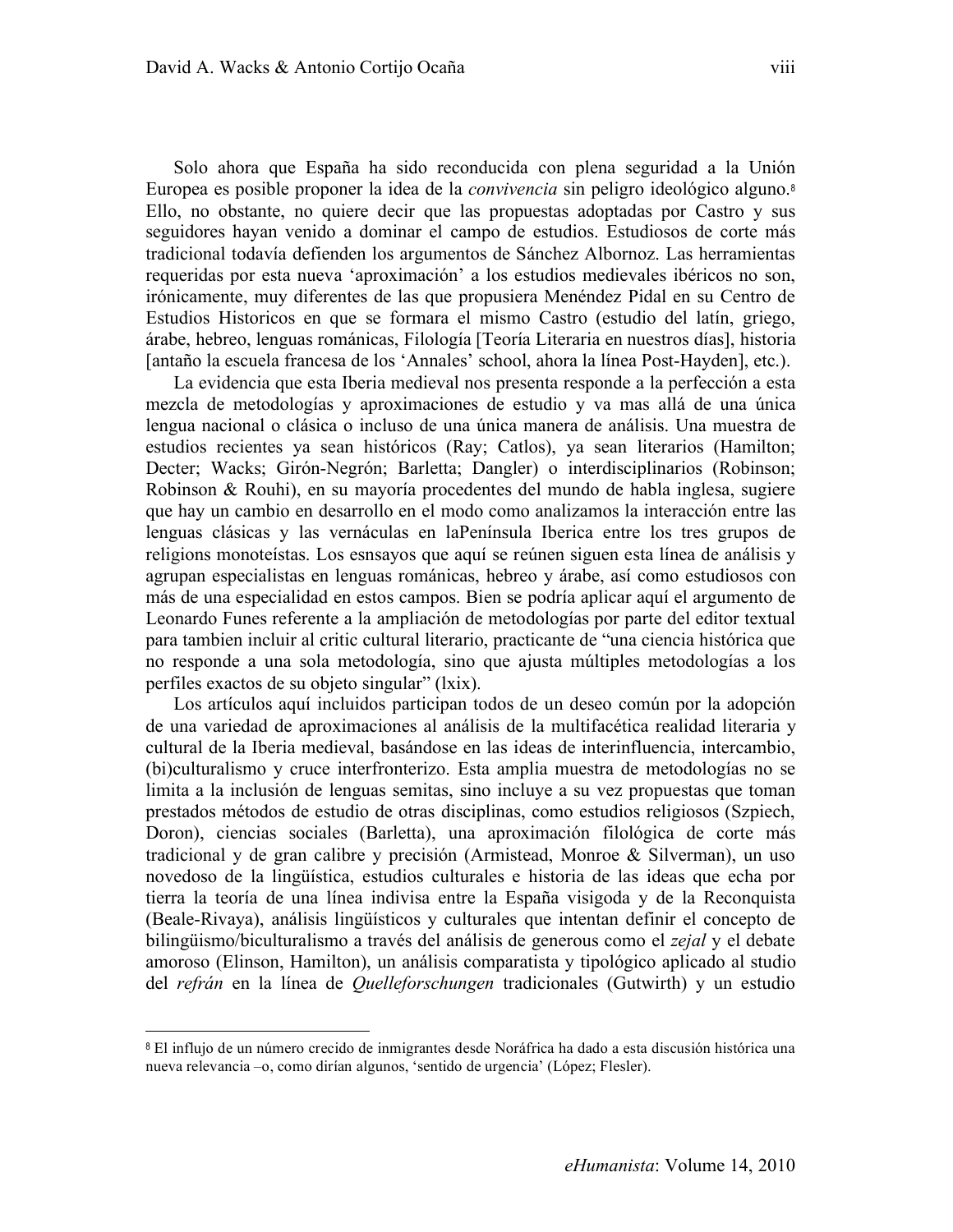amplio y comprensivo de la literatura medieval hispano-hebrea que busca influencias y préstamos communes dentro de un context románico (Wacks).

Pues, como señala Ángel Sáenz-Badillos al analizar las letras hebreas en la España medieval,

nos hemos movido, incluso en las últimas décadas, entre el desconocimiento (o tal vez olvido más o menos pretendido de esta producción literaria), y la paulatina toma de conciencia de que nos encontramos ante una parte importante del legado cultural hispano […] que enriquece el panorama de nuestro pasado. (137)

\*\*\*\*\*

En su ensayo, **Samuel Armistead**, **James Monroe** y el difunto **Joseph Silverman** proponen de modo convincente una fuente, en las *Mil y una noches* árabes, donde se muestra un dicho análogo a 'lo de tu abuela con el ximio' pronunciado por Sempronio en el Acto I de *La Celestina*, arrojando así luz sobre uno de los pasajes más crípticos de la obra de Rojas (y el autor anónimo).

**Vincent Barletta** estudia las *cantigas de amigo* como piezas performativas (*performance)* más que (o además de) artefactos literarios. Su análisis explora los contextos sociales de las *cantigas* como una expresión estratégica y artísticamente sofisticada de la sexualidad femenina a través del vehículo de la lírica tradicional. Barletta defiende que lejos de ser una lírica primitiva simplemente tradicional, las *cantigas* están "characterized by a profound complexity that in many ways challenges the very theoretical and methodological limits of literary analysis."

**Yasmine Beale-Rivaya** rechaza la teoría del origen mozárabe del modern *seseo*  andaluz y mantiene que los estudiosos modernos han exagerado la evidencia dialectal medieval en su intent por establecer una continuidad lingüística y cultural entre los cristianos visigodos y los españoles contemporáneos.

**Aviva Doron** ataca el consenso adoptado por los estudiosos sobre la creatividad literaria de los escritores de minorías frente a las práctias artísticas de la cultura dominante. Explica cómo los poetas sefarditas usuaban el hebreo bíblico como un instrumento artíctico para mediar entre la tradición escriturística hebrea y las poéticas árabe y romance.

**Alexander Elinson** explica el uso que hace Ibn al-Khattib del *zejel* de corte casicoloquial junto al panegírico 'oficial' en la celebración de este poeta granadino del retorno al poder de monarca nazarí Muhammad V. El poeta incorpora registros de la práctica coloquial religional, incluyendo la hispoanorromance, con el objeto de dar un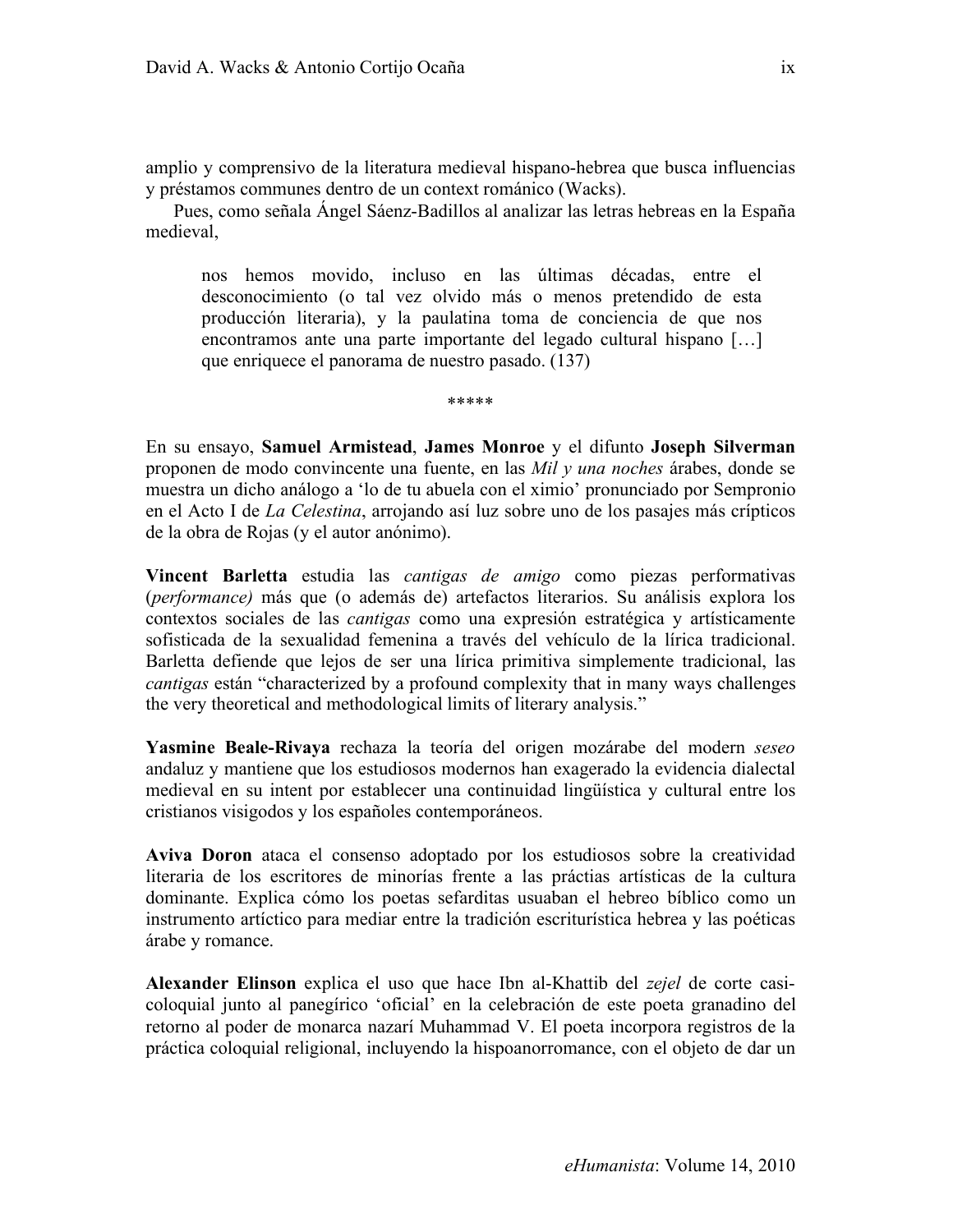aire 'local' a su composición, incluso en la Alhambra de la Granada nazarí, y con ello simbolizar el 'último bastión' de la cultura andalusí frente al mundo cristiano, escribiendo con ello de manera *bilingüe* en el *idioma vernáculo*.

El descubrimiento por parte de **Michelle Hamilto** de un *joc partit* aljamiado hebreo –o debate amoroso– plantea interrogantes sobre nuestro concepto de la 'literatura aljamiada'. El texto en cuestión es una versión en caracteres hebreos de un conocido poema de cancionero de autoría incierta. En general pensamos en los escritos *aljamiados* como de interés especial para los lectores judíos, pero esta composición es 'simplemente' un poema en 'español' (de mediados del s. XV) que el copista consideró oportuno incluir en una miscelánea que contenía asimismo textos filosóficos.

**Eleazar Gutwirth** usa varios ejemplos de la utilización literaria del *refrán* popular "polvo de las ovejas alcohol es para el lobo"en cierto número de fuentes ibéricas, europeas y del Medio Oriente para reflexionar sobre la naturaleza del proverbio común y la relación entre lenguaje y deseo.

**Ryan Szpiech** realiza un estudio de dos autores, Abner de Burgos (Alfonso de Valladolid), que se convierte al judaísmo desde el cristianismo, y Anselm Turmeda (Abdallah al-Turjuman), convertido de musulmán en cristiano. Szpiech extrae paralelos de interés entre las conversiones de estos autores y sus traducciones de textos confesionales. En ambos casos las dos experiencias (no convertido/convertido, 'original'/traducción) establecen autoridades en competición que sirven de metáfora del "uncloseable gap between text and experience."

La contribución de **David Wacks**, "Toward a History of Hispano-Hebrew Literature in its Romance Context," ofrece una mirada novedosa y comprensiva del contexto románico de la literatura hebrea en la Iberia Cristiana. Repasa la crítica contemporánea al respecto y ofrece un análisis de los textos clave y de su relación con las prácticas literarias y culturales vernáculas. A su vez, ofrece una explicación que da cuenta de las prácticas intelectuales e institucionales que, hasta fecha reciente, han impedido dicho tipo de análisis.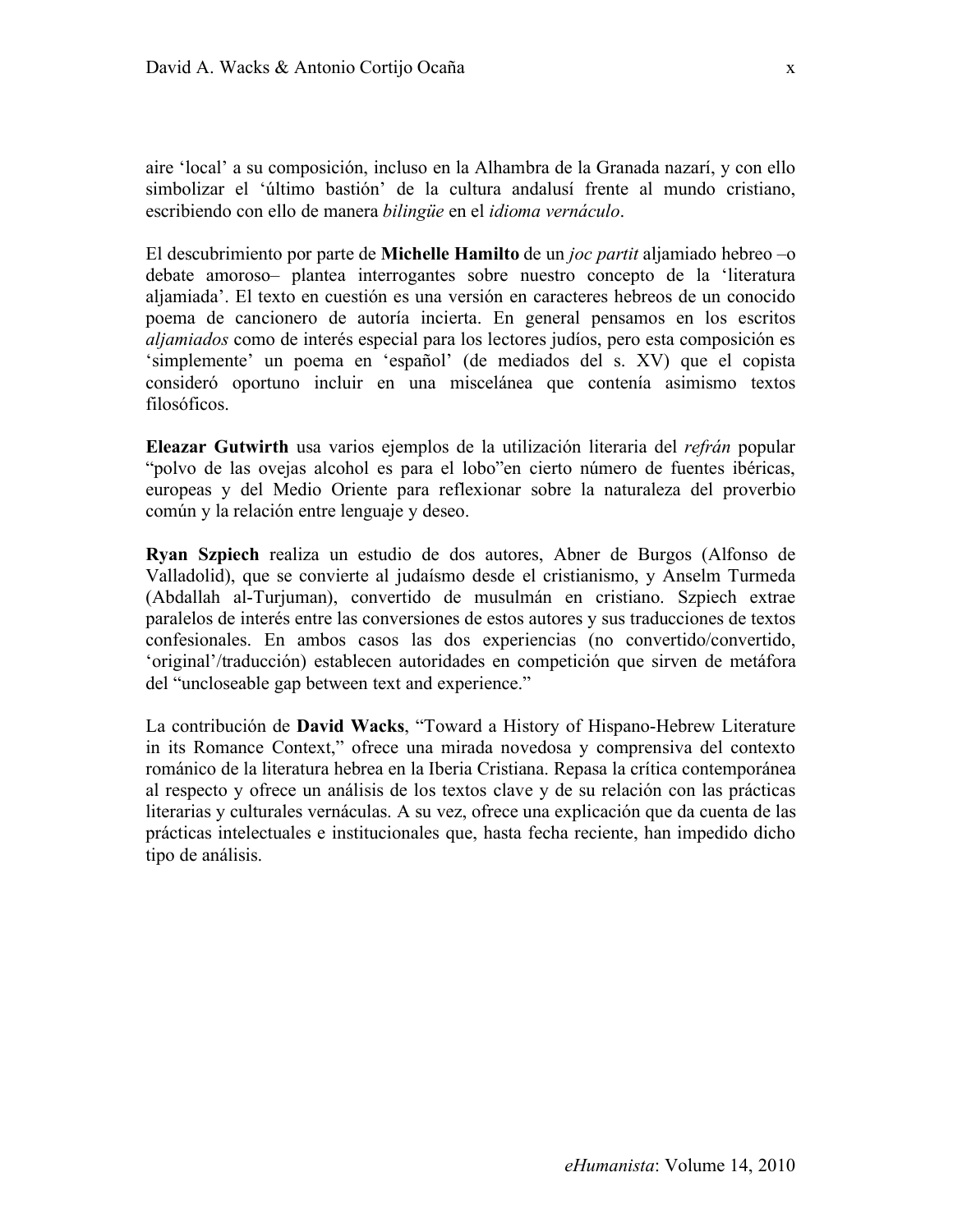## Works Cited

- Barletta, Vincent. *Covert Gestures: Crypto-Islamic Literature as Cultural Practice in Early Modern Spain*. Minneapolis: University of Minnesota Press, 2005.
- Bertini et al., Ferruccio, ed. *Commedie latine del XII e XIII secolo.* Genova: Università di Genova Facoltà di lettere Istituto di filologia classica e medievale, 1976.
- Boyd, Carolyn. *Historia patria: Politics, History, and National Identity in Spain, 1875-1975*. Princeton: Princeton University Press, 1997.
- Canet Vallés, José. *De la comedia humanística al teatro representable*. Valencia: Universitat de València, 1993.
- Castro, Américo. *España en su historia: Cristianos, moros y judíos*. Barcelona: Crítica, 1983.
- Catlos, Brian A. *The Victors and the Vanquished: Christians and Muslims of Catalonia and Aragon, 1050-1300*. Cambridge: Cambridge University Press, 2004.
- Chauvin, Victor. *Bibliographie des ouvrages arabes ou relatifs aux Arabes, publiés dans l'Europe chrétienne de 1810 à 1885*. Liége: H. Vaillant-Carmanne imprimeur, 1892.
- Cortijo Ocaña, Antonio. *El tratado del amor carnal, o, Rueda de Venus: motivos literarios en la tradición sentimental y celestinesca (ss. XIII-XV)*. Pamplona: Ediciones de Universidad de Navarra, 2002.
- Dangler, Jean. *Making Difference in Medieval and Early Modern Iberia*. Notre Dame: University of Notre Dame Press, 2005.
- Decter, Jonathan P. *Jewish Iberian Literature: From al-Andalus to Christian Spain*. Bloomington: Indiana University Press, 2007.
- Elliott, Alison. *Seven Medieval Latin Comedies*. New York: Garland, 1984.
- Fernández, Paz. *Arabismo español del siglo XVIII: origen de una quimera*. Madrid: Instituto de Cooperación con el Mundo Árabe, 1991.
- Flesler, Daniela. *The Return of the Moor: Spanish Responses to Contemporary Moroccan Immigration*. West Lafayette, IN: Purdue University Press, 2008.
- Fox, Inman. *La invención de España: nacionalismo liberal e identidad nacional*. Madrid: Cátedra, 1998.
- Girón-Negrón, Luis M. *Alfonso de la Torre's Visión deleytable: philosophical rationalism and the religious imagination in 15th century Spain*. Leiden, The Netherlands; Boston: Brill, 2001.
- Gómez-Martínez, José. *Américo Castro y el origen de los españoles: historia de una polémica*. Madrid: Gredos, 1975.
- Hamilton, Michelle M. *Representing Others in Medieval Iberia*. New York: Palgrave Macmillan, 2007.
- Ijsewijn, Jozef, & Dirk Sacré. *Companion to Neo-Latin Studies*. Leuven: Leuven University Press, 1990.
- Jubran, Carl. "Spanish Internal-Orientalism, Cultural Hybridity and the Production of